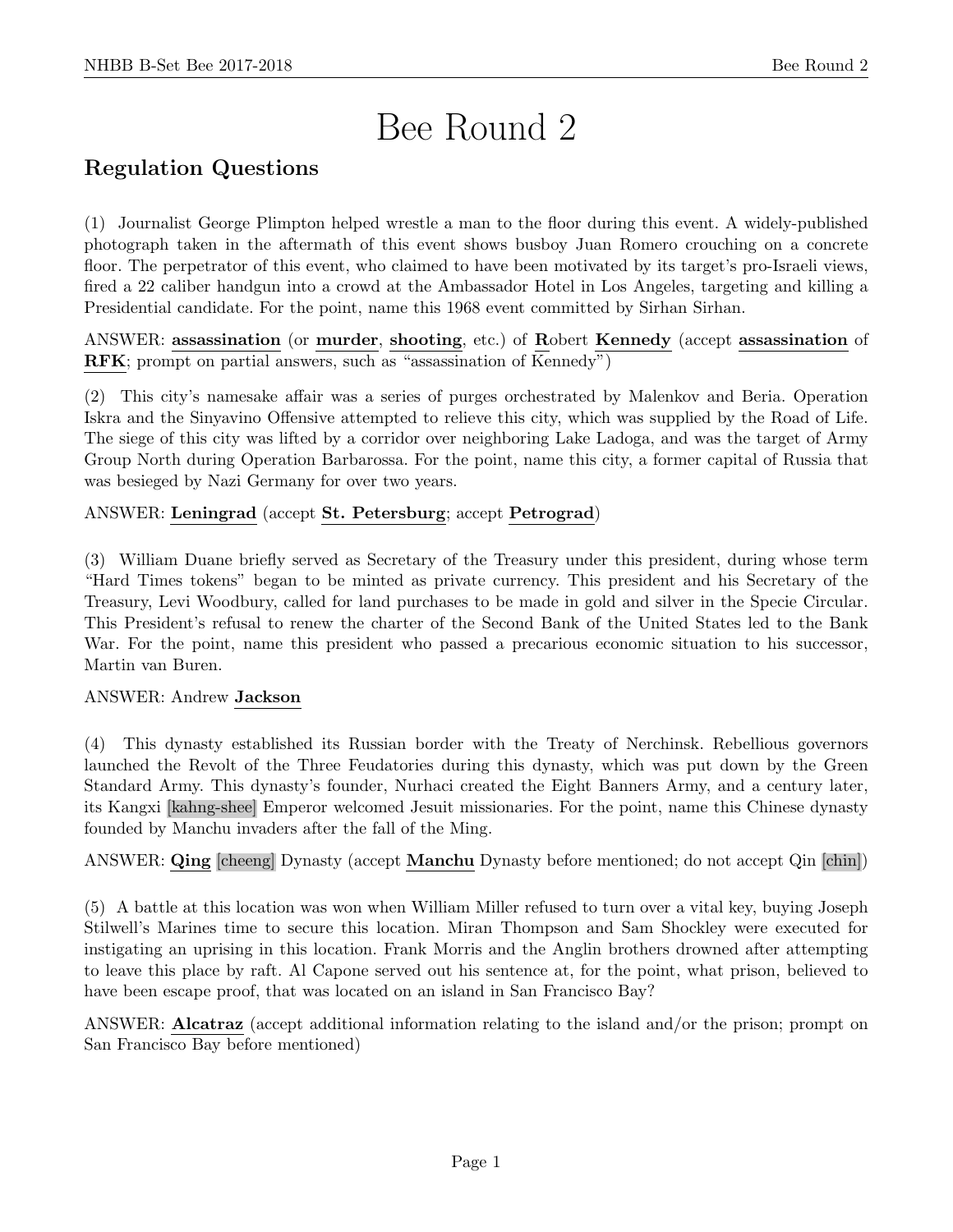(6) This author described "Sixteen million sleepers and pickets in the dark: / Some of them long sleepers for always" in his poem "Killers." This writer declared "I cover all" in a poem that opens with the command "Pile the bodies high at Austerlitz and Waterloo." This author of "Grass" wrote a two-part biography of Abraham Lincoln subtitled The Prairie Years and The War Years. For the point, name this poet who used the phrase "Hog Butcher for the World" to describe his home city of "Chicago."

#### ANSWER: Carl Sandburg

(7) Governor Robert Pattison called in the state militia to enforce martial law during this event, which broke the power of the Amalgamated Association union. During this event, leftover fireworks from recent Independence Day celebrations were fired on two ships containing Pinkerton agents on the Ohio River. While this event was ending, Alexander Berkman tried but failed to assassinate Henry Clay Frick. For the point, name this 1892 strike of steel workers in a Pennsylvania mill owned by Andrew Carnegie.

#### ANSWER: Homestead Strike

(8) The concept and sets for this work were designed by the creator of a "pact" aimed to protect art during war, Nicholas Roerich. In 1987, the Joffrey Ballet reconstructed this work's original choreography. Contrary to legend, Camille Saint-Saens did not walk out of its premiere, though its choreographer had to shout step numbers to the dancers onstage. This work opens with a high bassoon solo and ends with a chosen girl dancing herself to death. Vaslav Nijinsky choreographed, for the point, what Igor Stravinsky ballet whose 1913 premiere in Paris caused an infamous riot?

## ANSWER: The Rite of Spring (or Le sacre du printemps)

(9) This man partly titled a 2007 memoir by journalist Virginia Vallejo, who described their romantic relationship. According to one of this man's former hitmen, nicknamed Popeye, ex-Minister Alberto Santofimio urged this man to order the assassination of presidential candidate Luis Galán. After escaping his private prison La Catedral, this man was hunted down by the Search Bloc and died in a 1993 shootout. For the point, name this Colombian drug lord, the leader of the Medellin [meh-deh-LEEN] Cartel.

#### ANSWER: Pablo Emilio Escobar Gaviria

(10) On this body of water, Joshua Barney led a flotilla of gunboats during the War of 1812. Dredgers in this body of water invented the motorless skipjack boat to optimize their catch. This body of water was the site of Thomas Graves' loss to the Admiral de Grasse, thwarting British attempts to resupply troops at Yorktown. A vital population of blue crabs lives in this bay, which is fed by the Susquehanna and Potomac Rivers. For the point, name this large bay that borders Delaware, Maryland, and Virginia.

#### ANSWER: Chesapeake Bay

(11) Printing involving this commodity drove the economic growth of Fall River, Massachusetts. A famine of this commodity in Lancashire, England, was caused by a decrease of its American exports. This commodity names the type of diplomacy used by the Confederacy to appeal to European powers during the Civil War, and it was nicknamed "King" due to its importance to the American south. For the point, name this textile crop that is processed by an Eli Whitney-invented "gin."

#### ANSWER: cotton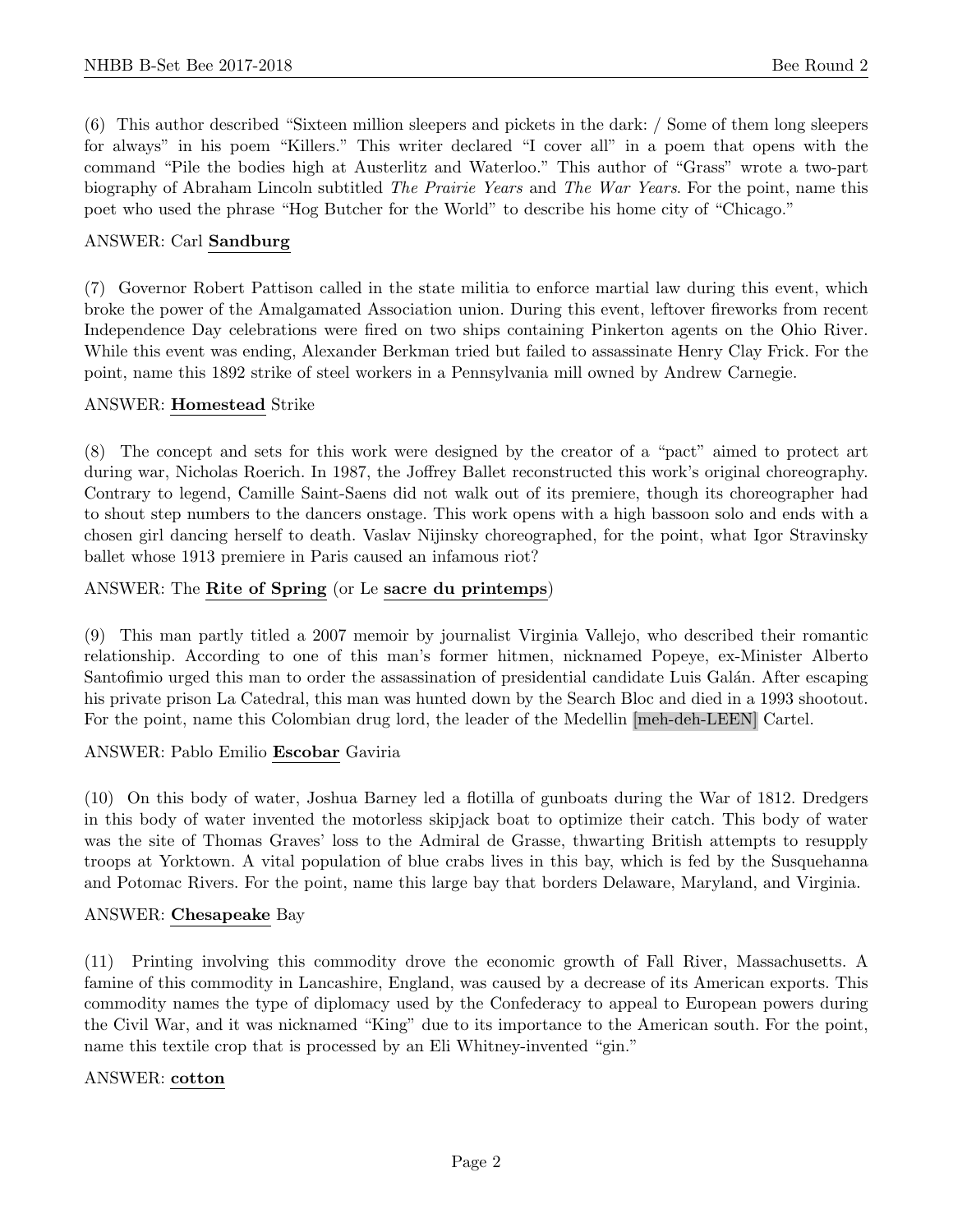(12) Labor unrest in this country led to the Brasov Rebellion, a strike on election day that was put down by the Securitate secret police. A fascist party in this country, the Iron Guard, was suppressed by Ion Antonescu, who was executed for war crimes after World War II. The last Communist ruler of this country was, with his wife Elena, executed on live TV on Christmas Day, 1989. For the point, name this country where dictator Nicolae Ceausescu ruled from Bucharest.

#### ANSWER: Romania

(13) A textbook on this non-grammar subject titled for Port-Royal was written by the Jansenist movement in the 17th-century. The problem of multiple generality in this field was tackled by Gottlob Frege [fray-guh], who pioneered the "predicate" form of this discipline. Aristotle's *Organon* was used by medieval theologians working in this field, which was combined with grammar and rhetoric in the standard trivium. For the point, name this branch of philosophy that studies reasoning.

## ANSWER: logic

(14) During World War II, this region was targeted by Operation Bustard Hunt, where one side struck the Kerch Peninsula in an attempt to break a siege. In an earlier conflict, the 93rd Highlanders became honored as the Thin Red Line in this region, where Lord Raglan made his name launching a courageous assault upon a Russian battery during the siege of Sevastopol. The Charge of the Light Brigade took place on, for the point, what Russian peninsula in the Black Sea, the subject of an 1850s war?

ANSWER: Crimean Peninsula (accept Kerch Peninsula before mentioned; prompt on Russia before mentioned; prompt on the Black Sea before mentioned

(15) This country's politics featured the left-wing Barisan Socialis until their supporters were rounded up in Operation Coldstore, paving the way for the People's Action Party to assert dominance. This country holds the distinction of being the only one to unwillingly gain its independence; its first prime minister, Lee Kuan Yew, cried on television after this country was expelled from Malaysia. For the point, name this city-state on the southern tip of the Malay Peninsula.

#### ANSWER: Republic of Singapore

(16) This battle is the climactic event of a book by William of Poitiers. The losing side in this battle, whose center consisted of noble housecarls flanked by the fyrd militia, had defeated Harald Hardrada at the Battle of Stamford Bridge the previous month. Harold Godwinson died by taking an arrow to the eye in this battle, as depicted in the Bayeux Tapestry. For the point, name this 1066 battle that paved the way for William the Conqueror's capture of England.

#### ANSWER: Battle of Hastings

(17) This modern-day country was home to the Kingdom of Sennar, the successor state to Alodia. A kingdom in this modern country moved its capital from Napata to Meroë [mare-oh-ee] in the 6th century BC; Piye and Kashta were rulers of that ancient Kingdom of Kush. This country is home to the southern reaches of the ancient region of Nubia. Sulaymon Solong founded the Sultanate of Darfur in what is now, for the point, what African country whose southern territory became independent in 2011?

# ANSWER: Sudan (accept South Sudan)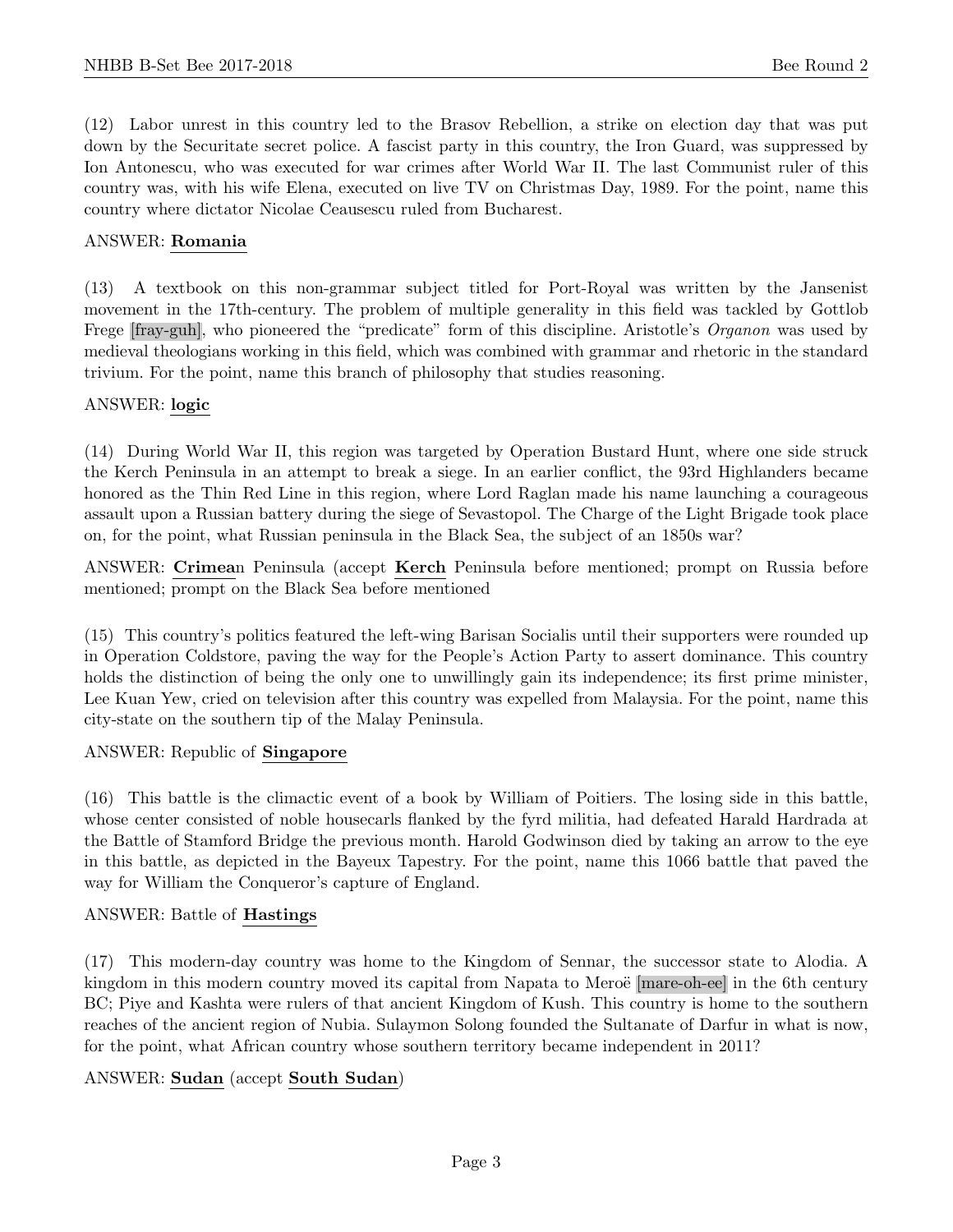(18) The appointment of this man to a government position was reportedly called "the biggest damned-fool mistake I ever made" by the appointing president. This man, who got his start as the district attorney of Alameda County, was the losing vice presidential candidate in 1948. This three-time governor of California chaired the commission that investigated the assassination of John F. Kennedy. For the point, name this politician who served as Chief Justice of the Supreme Court during the 1950s and 60s.

#### ANSWER: Earl Warren

(19) A 1979 movie about one of these events stars Jane Fonda as TV reporter Kimberly Wells. John Kemeny chaired an investigation of one of these events that focused on a faulty valve. A saying about how one of these events could cause objects to move through the core of the earth inspired the title of the movie The China Syndrome; that film was released just 12 days before one of these events occurred in Pennsylvania at Three Mile Island. For the point, name this type of disaster that may release radioactive substances into the air.

ANSWER: nuclear meltdowns (accept equivalents, such as nuclear accidents or nuclear disasters; prompt on partial answers)

(20) One speech by this man asks whether his party will fight on the side of "idle holders of idle capital" or on the side of "the struggling masses." As Secretary of State, this politician signed many "Treaties for the Advancement of Peace" and resigned after witnessing the outcry over the Lusitania's sinking. This bimetallist declared that "you shall not crucify mankind" in an 1896 speech. For the point, name this populist politician and orator of the "Cross of Gold" speech.

#### ANSWER: William Jennings Bryan

(21) A Hellenistic altar excavated from Turkey is now displayed in this country's Pergamon Museum, which also includes a reconstruction of the Ishtar Gate. An archaeologist from this country discovered the Mask of Agamemnon in his search for a historical Troy. A government in this country created the Entarte Kunst exhibition to "show off" the works of Die Brücke artist Ernst Kirchner. For the point, name this country, home to Heinrich Schliemann, where degenerate art was banned by the Nazi party.

# ANSWER: Germany (or Deutschland; accept German Empire; accept Nazi Germany after "Entarte" is said)

(22) RAF commander Richard Pink led strafing raids in this modern-day country, where the Faqir of Ipi led insurgents against the British. This modern country's former Northwest Frontier province was bounded by the Durand Line, and it includes a large Pashtun population in Waziristan. Shortly after Muhammad Ali Jinnah became governor general of this nation, conflict broke out with its majority Hindu neighbor. The Jammu and Kashmir state is disputed by China, India, and, for the point, what nation governed from Islamabad?

ANSWER: Islamic Republic of Pakistan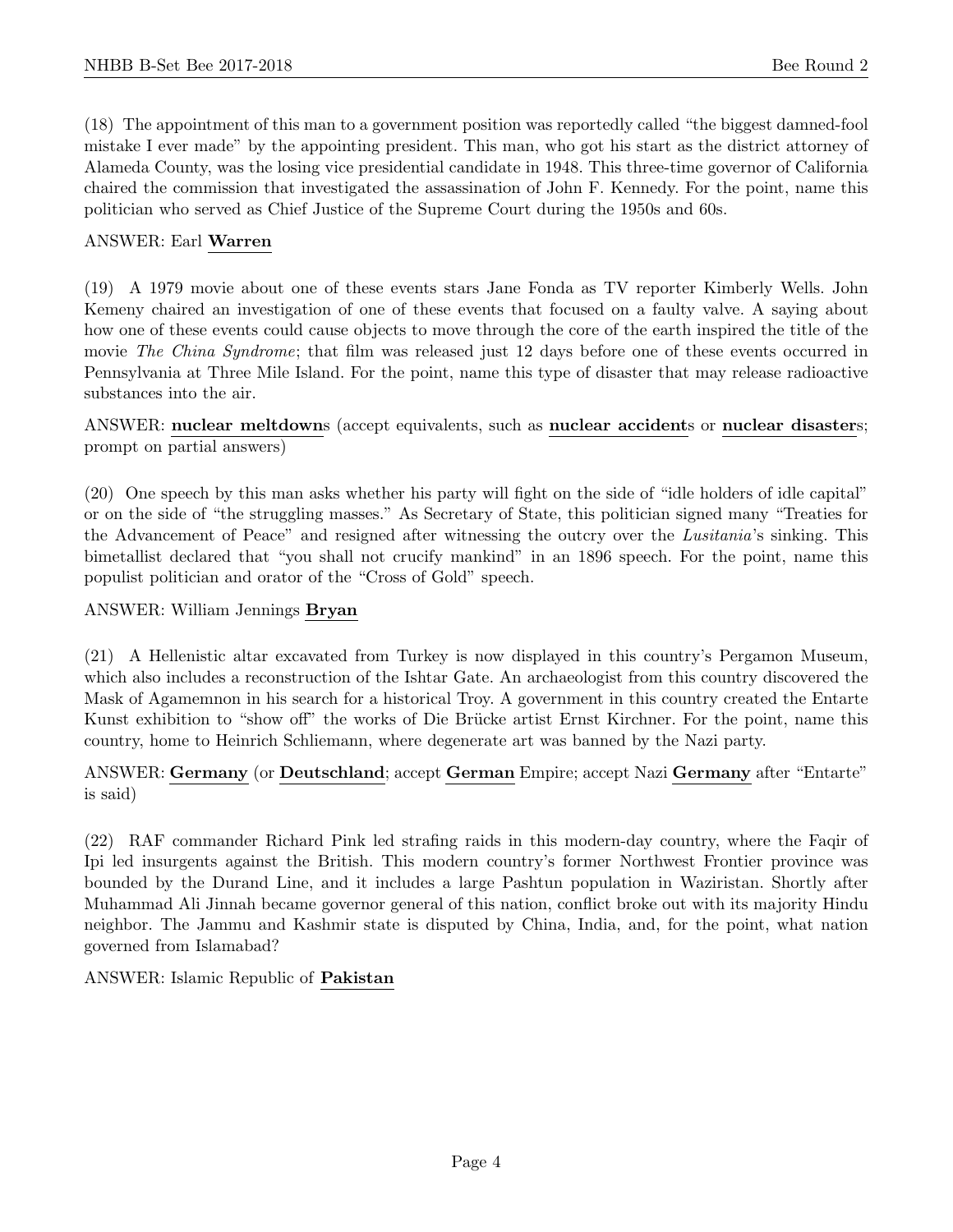(23) This British monarch acquired Buckingham Palace for the royal family, using it as the residence of his wife, Charlotte of Mecklenberg-Strelitz. The prime minister Lord Bute ruled for a year under this monarch, who expelled the publisher John Wilkes for libel. This king, who authorized taxes on British colonies to pay for the Seven Years' War, suffered in his later years from dementia and insanity. For the point, name this British king who ruled during the American Revolution, the third of his name.

ANSWER: George III (prompt on George until "third" is read)

(24) This country's current government is opposed by the "Red Shirts" movement, which supports an exiled telecom billionaire who led this country before being ousted by a coup and succeeded by his sister, Yingluck. This country's military leader, Prayuth Chan-ocha, has applied lèse-majesté [lez ma-ja-stay] laws to block criticism of this country's new king, Rama X [tenth]. For the point, name this country where protests supporting the Shinawatra family have taken place in Bangkok.

## ANSWER: Thailand

(25) In 1768, the Genoese signed a treaty at this location giving up control of Corsica. Negotiations in this location defined the modern borders of Hungary, agreed to in the Treaty of Trianon. The third building campaign in this location occurred after the Dutch War and included the creation of the Hall of Mirrors. For the point, name this palace where Louis XIV [14] of France established his court and where the primary treaty ending World War I was signed.

ANSWER: Versailles (accept Treaty(s) of Versailles; prompt on France before "palace" is mentioned)

(26) Machin's formula for approximating this value was beaten by a formula based on modular equations discovered by Ramanujan. The 5th century Chinese astronomer Zu Chongzhi discovered approximations named "Milu" for this number, one of which was 355 over 113. Archimedes used a polynomial algorithm to obtain lower and upper bounds for the value of this constant. For the point, name this constant, equal to the ratio of a circle's circumference to its diameter, which is roughly equal to 3.14.

# ANSWER: pi

(27) This man destroyed the Irminsul artifact and committed the massacre of Verden in his attempts to destroy pagan tribes. In another expedition, this man defeated Desiderius and conquered the Lombard kingdom, though he was less successful when Basque troops destroyed his rearguard in Roncevaux Pass in the Pyrenees. This son of Pepin the Short was coronated on Christmas Day by Pope Leo III. For the point, name this Frankish king who was crowned Holy Roman Emperor in 800.

# ANSWER: Charlemagne (or Charles the Great; accept Charles I; accept Carolus Magnus; accept Karl de Grosse)

(28) One of these buildings in Brunswick Town, North Carolina, was burned by the British during the Revolutionary War. Richard Allen converted a blacksmith shop into one of these buildings in the 1790s in Philadelphia. Jonathan Edwards worked at one of these buildings in Northampton. Two lanterns were hung in one of these buildings in Boston as part of Paul Revere's Ride. Boston's Old North and Trinity are, for the point, what type of building for Christian congregations?

#### ANSWER: churches